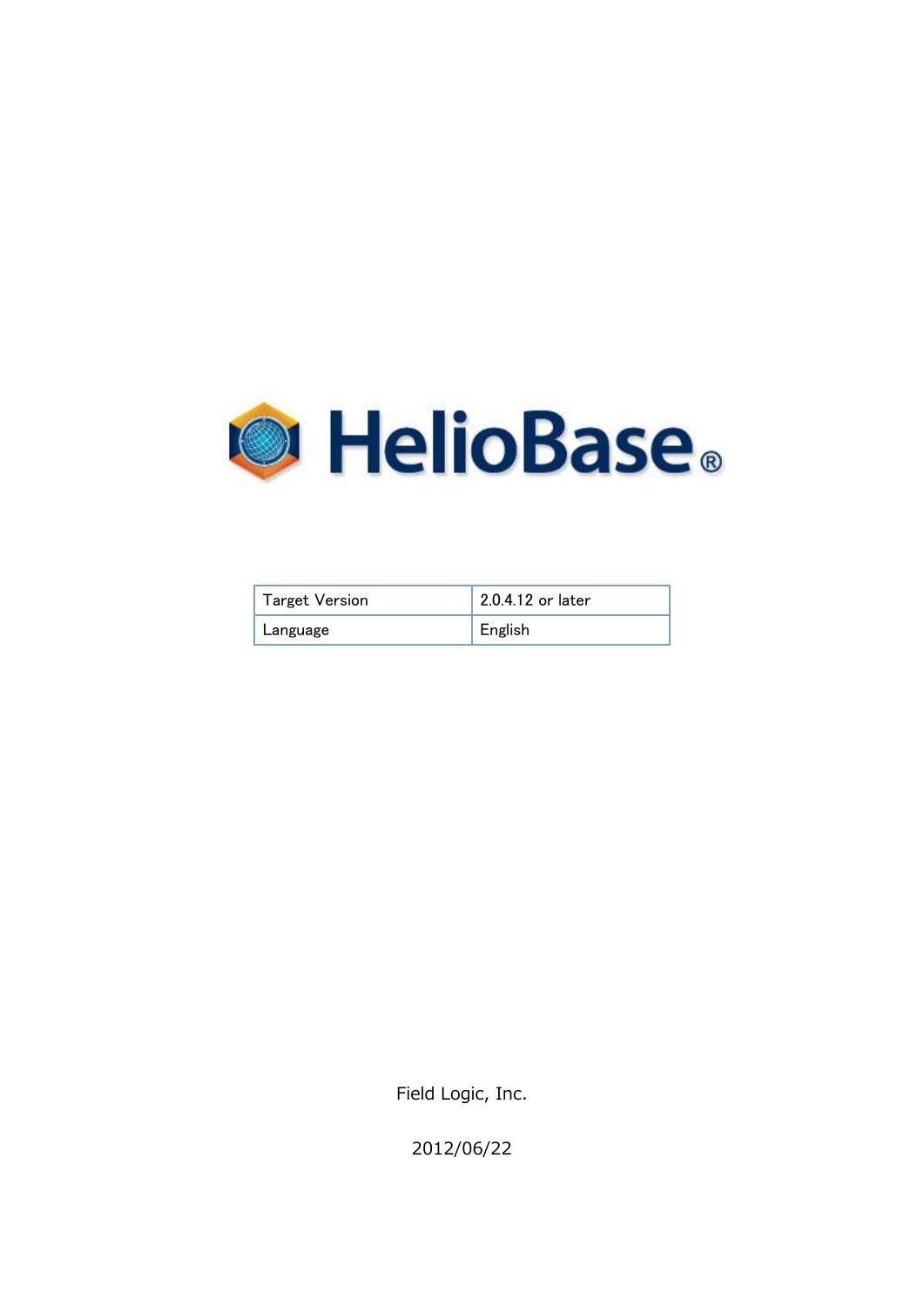## **Contents**

| $\mathbf{L}$ |
|--------------|
| 1.           |
| 2.           |
| 3.           |
| H.           |
|              |
| 1.           |
| $2_{-}$      |
| IV.          |
| V.           |
|              |
| VIII.        |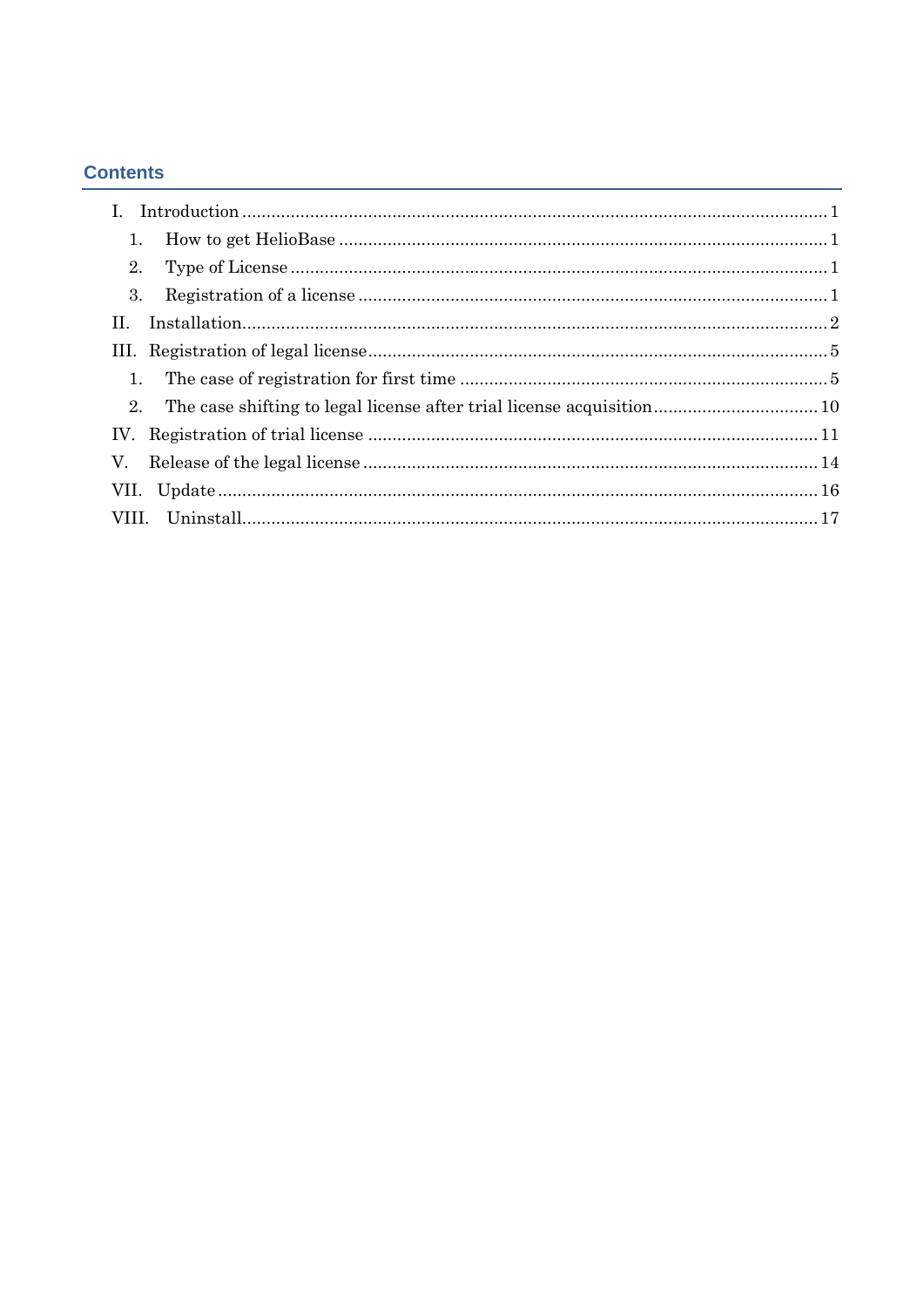#### <span id="page-2-0"></span>**I. Introduction**

Thank you for having you get interested in HelioBase. This document will explain installation and registration of HelioBase license.

#### <span id="page-2-1"></span>1. How to get HelioBase

Access the heliobase.com [\(http://www.heliobase.com/\)](http://www.heliobase.com/) and move to download page. You can get the latest version of HelioBase installer.

#### <span id="page-2-2"></span>2. Type of License

Trial License

This license can be evaluated for 30 days from a license registration date.

Legal License

This license does not have use restrictions.

Node Locked License

This license is issued to your computer. Only with PC which performed license registration, you can use HelioBase.

If you want to use HelioBase on another PC, you have to release your license, and have to register license on new PC again.

Removable Lock License

This license allows you to use HelioBase on any PCs whom one USB memory type removable key is connected.

#### <span id="page-2-3"></span>3. Registration of a license

In order to use HelioBase, a trial license or a legal license needs to be registered.

After installation of HelioBase, if it passes over six days, without carrying out license registration, HelioBase will not start. After installation of HelioBase, you should perform license registration as earlier as possible.

Moreover, your PC needs to be connected to the Internet when you register a trial or legal license.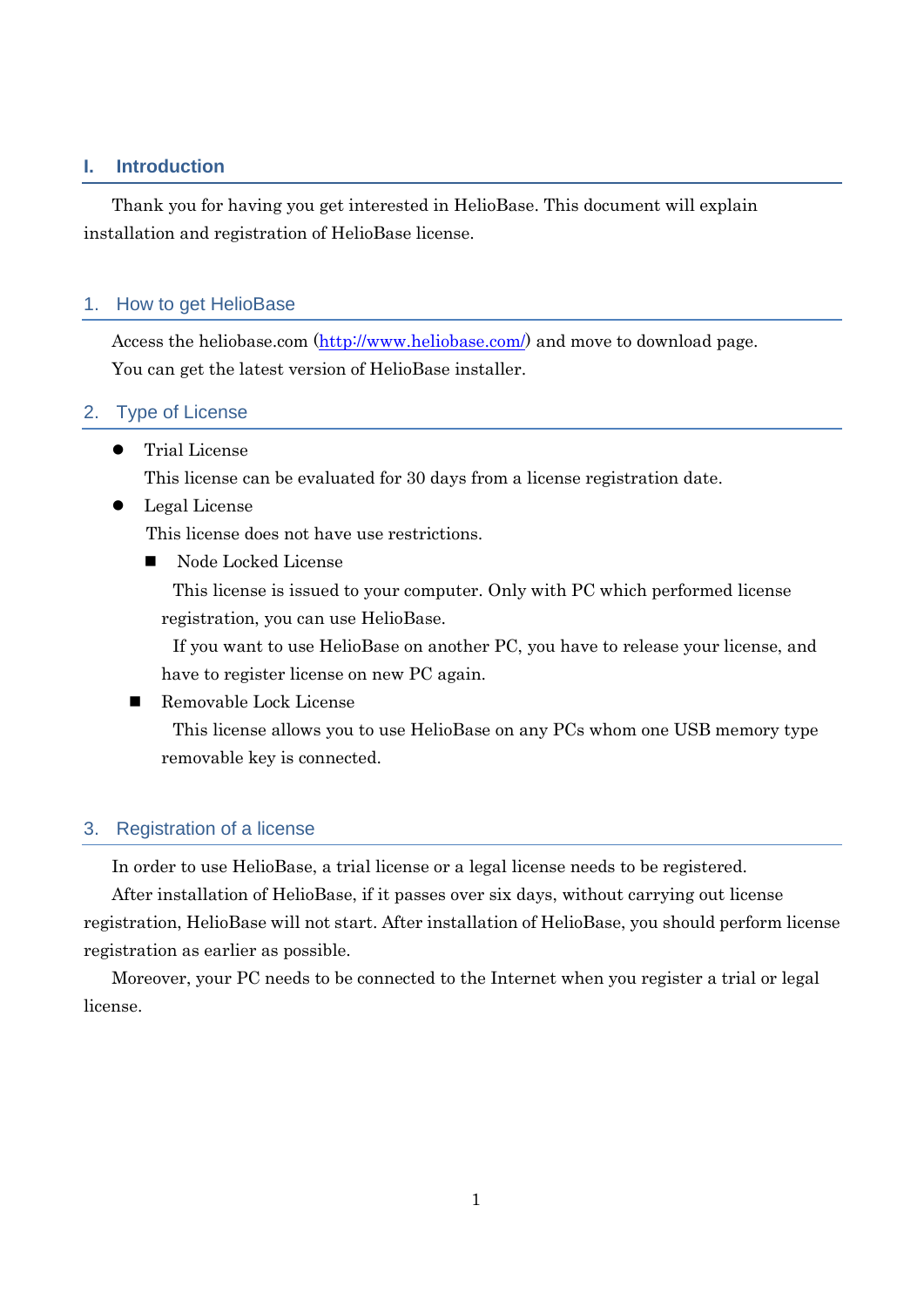#### <span id="page-3-0"></span>**II. Installation**

Please install according to the following procedures.

Please prepare an installer for arbitrary places, such as a desktop.

- $\checkmark$  An installer may differ in file names, such as setup.exe and setup-X.X.X.X.exe. This book explains the name of an installer as setup.exe.
- $\mathcal{L}$

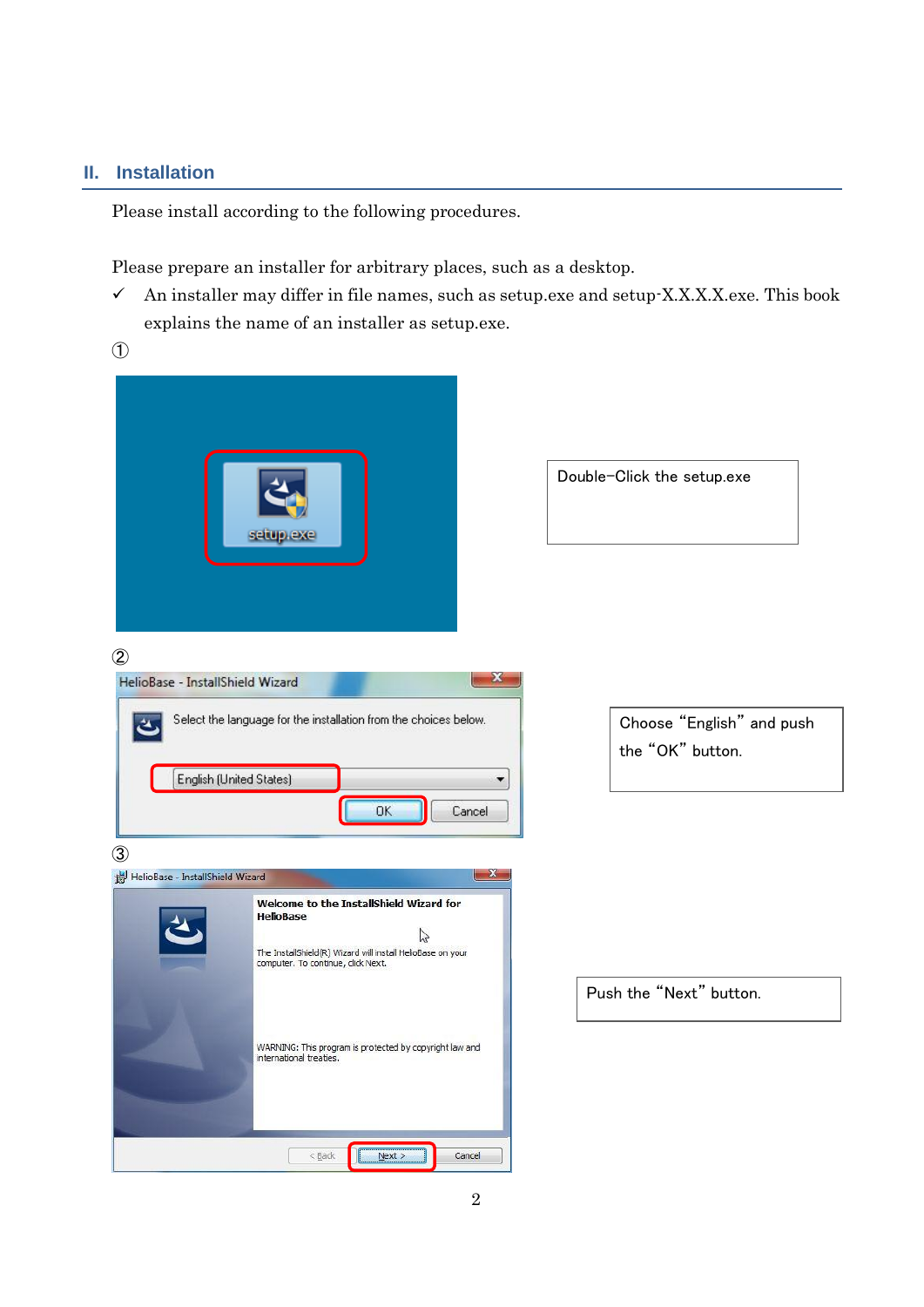④



Please agree with License Agreement and push the "Next" button.

#### ⑤



Push the "Next" button.

⑥



Push the "Install" button.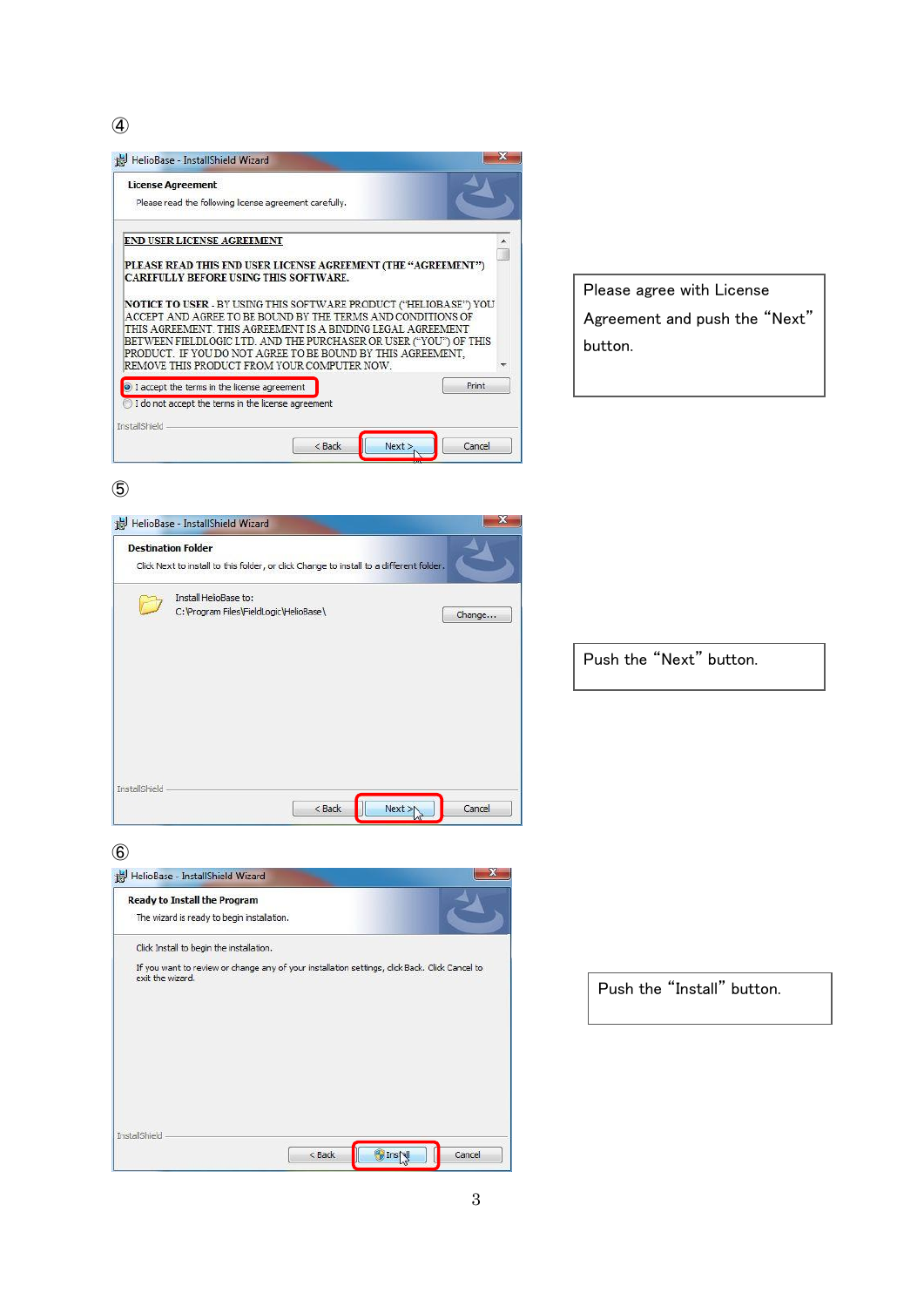$\circled{7}$ 



HelioBase will start and installation will be finished.

 $<$  Back

**TEMPLE Einish** 

Cancel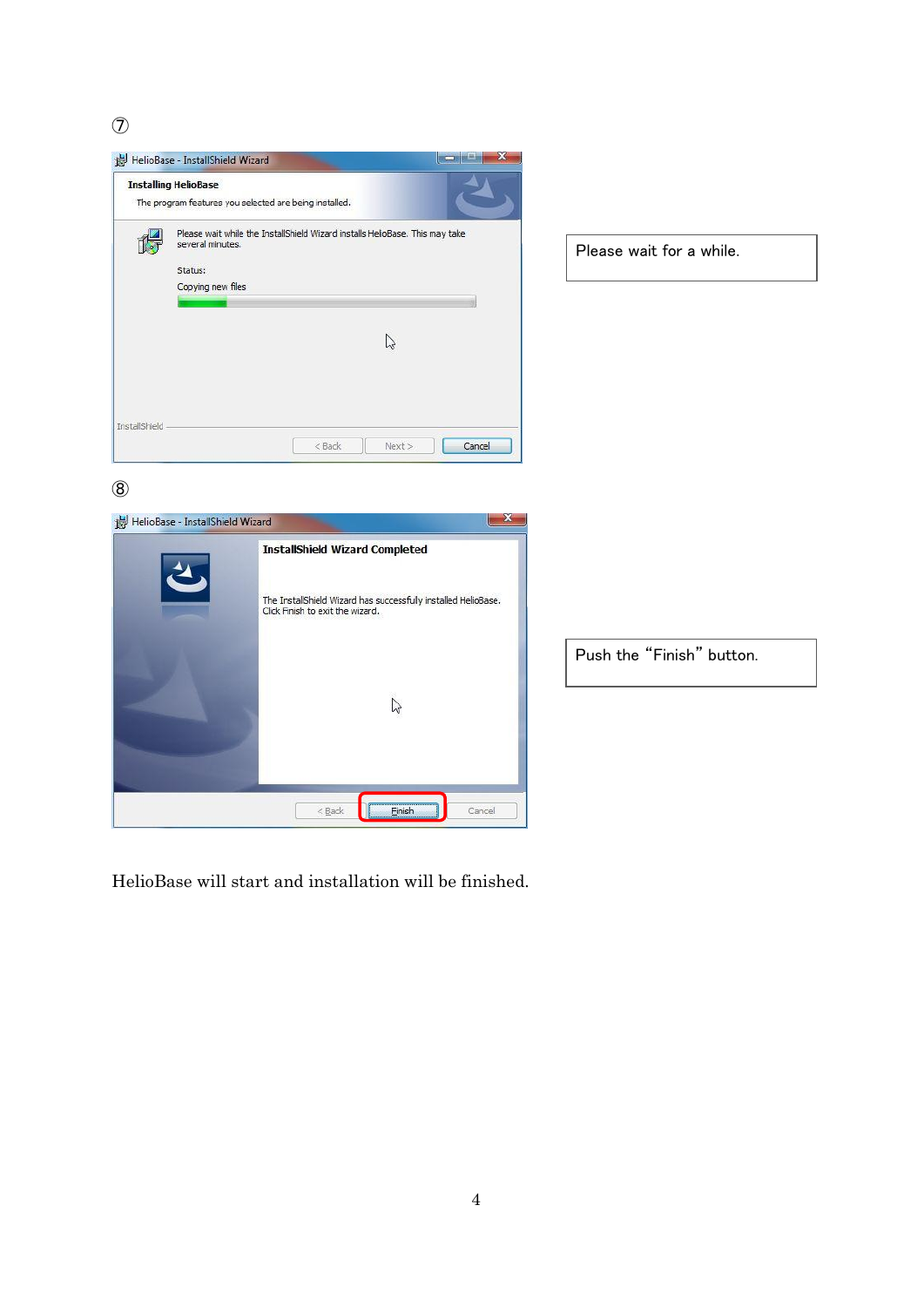## <span id="page-6-0"></span>**III. Registration of legal license**

If you have the legal license of HelioBase, you can register the legal license.

If you have no legal license of HelioBase, you can try HelioBase for 30 days by registration of the trial license. If you want to try HelioBase, Skip this chapter.

# <span id="page-6-1"></span>1. The case of registration for first time

When a legal license and trial license is also unregistered, please register according to the following procedures.

| $\circled{1}$                                                                                                         |                         |
|-----------------------------------------------------------------------------------------------------------------------|-------------------------|
| x<br>HelioBase                                                                                                        |                         |
| Temporary license is available until 6/10/2012.<br>You can try HelioBase more 1 month if you acquire a trial license. | Push the "OK" button.   |
| OK                                                                                                                    |                         |
| $\circled{2}$                                                                                                         |                         |
| <b>License Settings</b><br>$\mathbf{E}$<br>Acquire Trial License<br>Acquire Legal License                             |                         |
| 2012/06/10 Temporary trial period, thereafter, cannot be used without license setting.<br>License condition           |                         |
|                                                                                                                       | Push the "Acquire Legal |
|                                                                                                                       | License" button.        |
| License password                                                                                                      |                         |
|                                                                                                                       |                         |
| Apply                                                                                                                 |                         |
|                                                                                                                       |                         |
|                                                                                                                       |                         |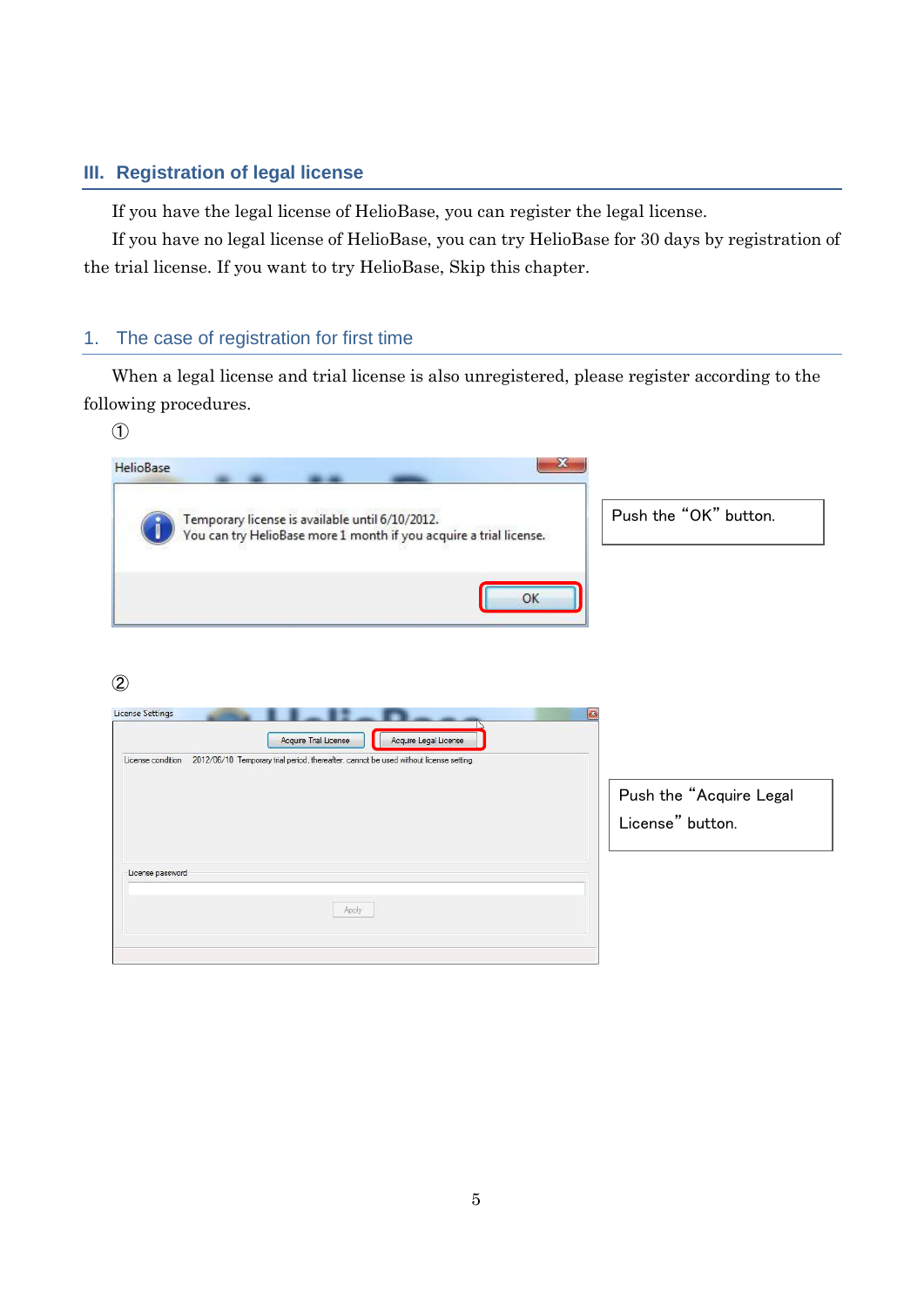## ③ The case of Node Lock License

| Legal license acquisition                                                                          | Check the "Node locked" radio                                                                        |
|----------------------------------------------------------------------------------------------------|------------------------------------------------------------------------------------------------------|
| License type<br>4155-A.M. Luth<br>O Node locked<br>Computer ID                                     | button.                                                                                              |
| Removable key locked<br>CONTRACTION/MADE<br>Serial code 1<br>Sandard (n=1001)                      | Enter all serial codes in the Serial<br>code column.                                                 |
| Serial code 2<br>Serial code 3<br>Serial code 4<br>Serial code 5                                   | Enter user name in the Name<br>textbox.<br>Enter user Email address in the<br>Email address textbox. |
| duction date.<br>Name<br>F-mail address<br>uan Miloge p<br>amichiado bi<br>E-mail address(confirm) | Enter user Email address in the<br>Email address(confirm) textbox<br>again.                          |
| Next                                                                                               | Push the "Next" button.                                                                              |

 $\checkmark$  The password for certification is transmitted to the mail address filled in here. Please fill in a certainly receivable mail address.

Please move on to ④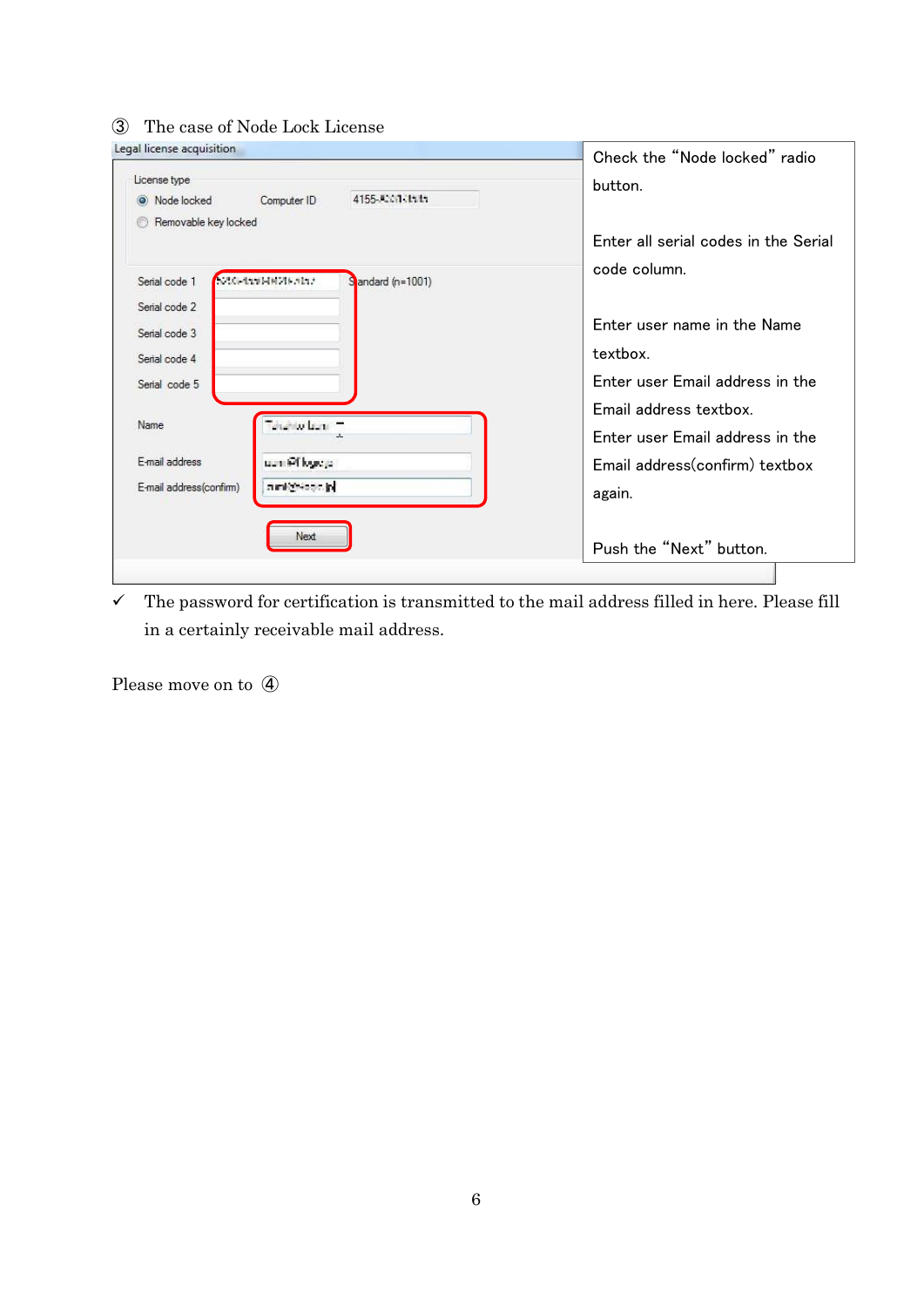| Legal license acquisition                                                                                                                                                                                                                   | -83                                                                                                                                                                                   |
|---------------------------------------------------------------------------------------------------------------------------------------------------------------------------------------------------------------------------------------------|---------------------------------------------------------------------------------------------------------------------------------------------------------------------------------------|
| License type<br>Node locked<br>Removable key locked Femovable key ID RK07-9407-13F4<br>▼<br>Search removable key                                                                                                                            | Removable disk(D:)<br>UFFALO USB Flash Disk USB Device                                                                                                                                |
| 5283-4990 0420 7057<br>Serial code 1<br>Standard (n=1001)<br>Serial code 2<br>Serial code 3<br>Serial code 4<br>Serial code 5<br>Name<br>kanto bumi<br>E-mail address<br>uum 64 kape ja<br>E-mail address(confirm)<br><b>ARTICLE STORES</b> | Check the "Removable key locked"<br>radio button.<br>Insert the removable key into PC<br>and select Removable key ID. Push<br>the "Search removable key" button<br>if there is no ID. |
| Next                                                                                                                                                                                                                                        |                                                                                                                                                                                       |
| Enter all serial codes in the Serial code column.                                                                                                                                                                                           |                                                                                                                                                                                       |
| Enter user name in the Name textbox.                                                                                                                                                                                                        |                                                                                                                                                                                       |
| Enter user Email address in the Email address textbox.                                                                                                                                                                                      |                                                                                                                                                                                       |
| Enter user Email address in the Email address(confirm) textbox again.                                                                                                                                                                       |                                                                                                                                                                                       |
| Push the "Next" button.                                                                                                                                                                                                                     |                                                                                                                                                                                       |

#### ③ The case of Removable Key Lock License

 $\checkmark$  The password for certification is transmitted to the mail address filled in here. Please fill in a certainly receivable mail address.

Please move on to ④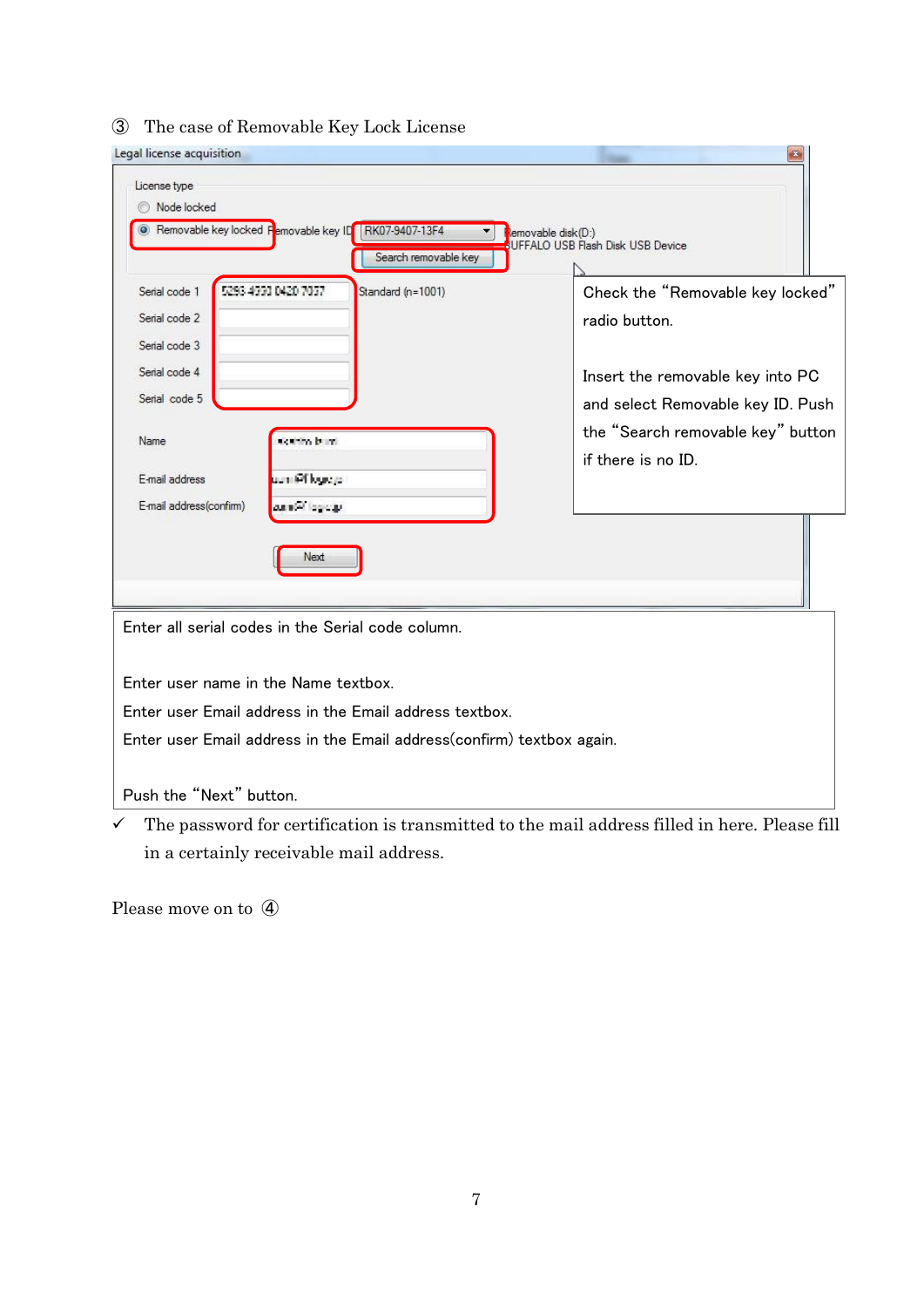④



You can see the pop-up dialog saying that the password has been sent. Push the "OK" button and check the Email by using your mailer.

#### ⑤

Subject: Information of the completion of HelioBase legal license registration Date: Mon, 4 Jun 2012 15:30:01 +0900 (JST)

#### Dear Takel, to Lun.

Thank you for having you apply for the legal license of Helio On the license setting screen of HelioBase, please set the fo<br>password and validate a legal license.

---Password----P.NU H : vfr&fry 2{rMIAQ9d9pDfEi2+gssS03NwpN9byY/bRBAX} :: - }

This mail is distributed from the mail address only for trans Please understand that it cannot answer even if you reply to

From HelioBase customer support

HelioBase Home Page http://heliobase.com

# Find the mail from ["license-auto@heliobase.com"](mailto:license-auto@heliobase.com) whose subject is "Information of the completion of HelioBase legal license registration". You can see the password which is written between "-----Password------" and "--------------------<sup>"</sup> in this mail. Please copy this password.

# ⑥

| License Settings                                                                                                                                                                                       |       | Acquire Legal License          |          | $\mathbf{E}$                                                                                    |
|--------------------------------------------------------------------------------------------------------------------------------------------------------------------------------------------------------|-------|--------------------------------|----------|-------------------------------------------------------------------------------------------------|
| License condition Available<br>License locked type Node locked<br>4155-A331-3585<br>ComputerID<br>2359-7560-3637-9682<br>Product serial<br>Last confirmed date 2012/06/04<br>Confirmation<br>Succeeded | Trial | from 2012/06/04 to 2012/07/04) | Standard | Paste the copied password<br>on the License password<br>textbox and push the<br>"Apply" button. |
| License password<br>P. N. Holyh Brix 128aW (109d9pDfEi2+gssSO3NwpN9byY/bRBAX9QOQHk0NleyODel RDDXX7ZT (5nn V4EaNClee)                                                                                   |       |                                |          |                                                                                                 |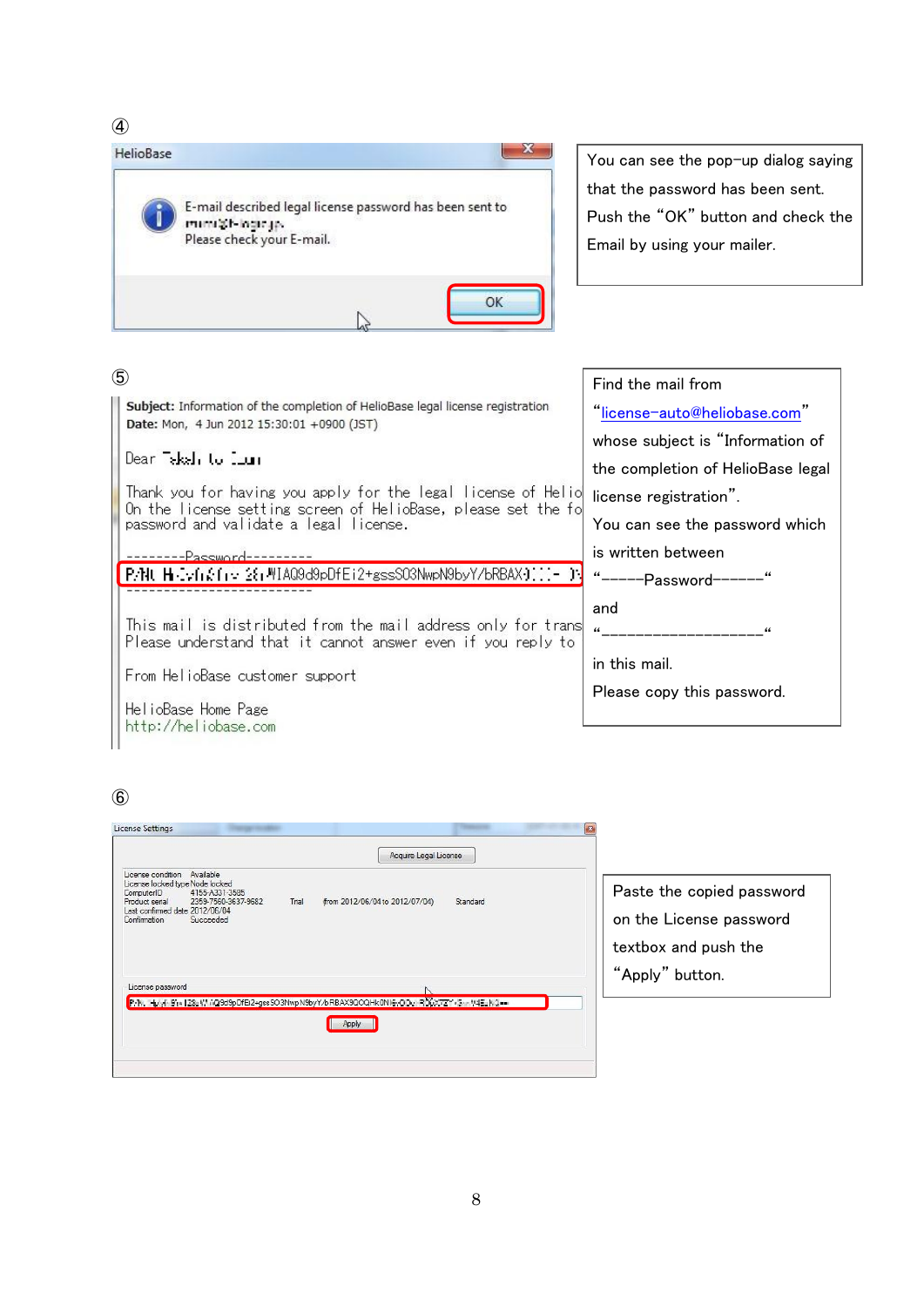$\circled{7}$ 



HelioBase starts and registration of the legal license is completed.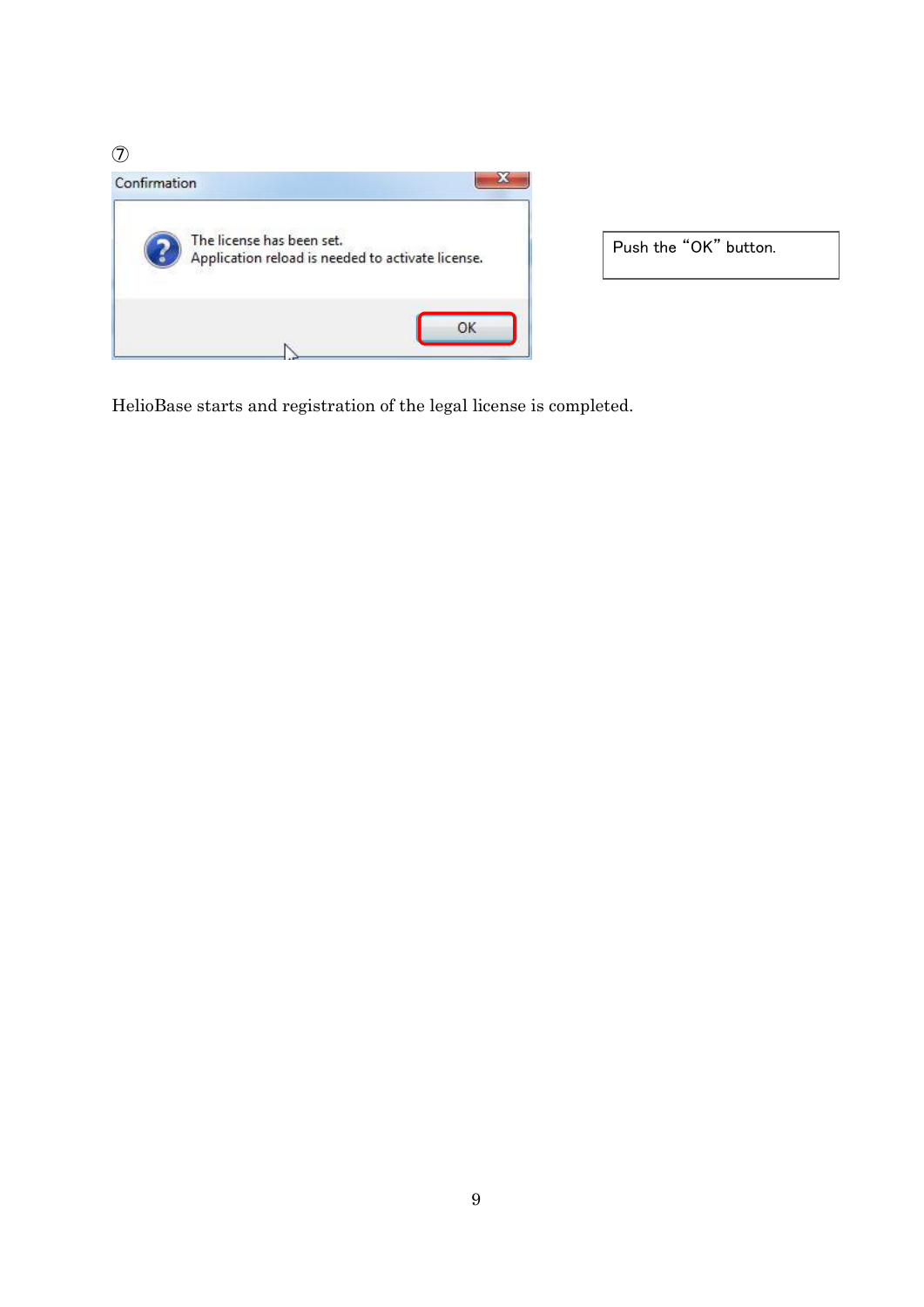## <span id="page-11-0"></span>2. The case shifting to legal license after trial license acquisition

When you acquire a trial license and you perform legal license registration during the trial, please register according to the following procedures.

|   | ×                 |
|---|-------------------|
|   |                   |
| w | I<br>ç<br>۰.<br>v |



Please perform ③ in "[1.The case of registration for first time](#page-6-1)".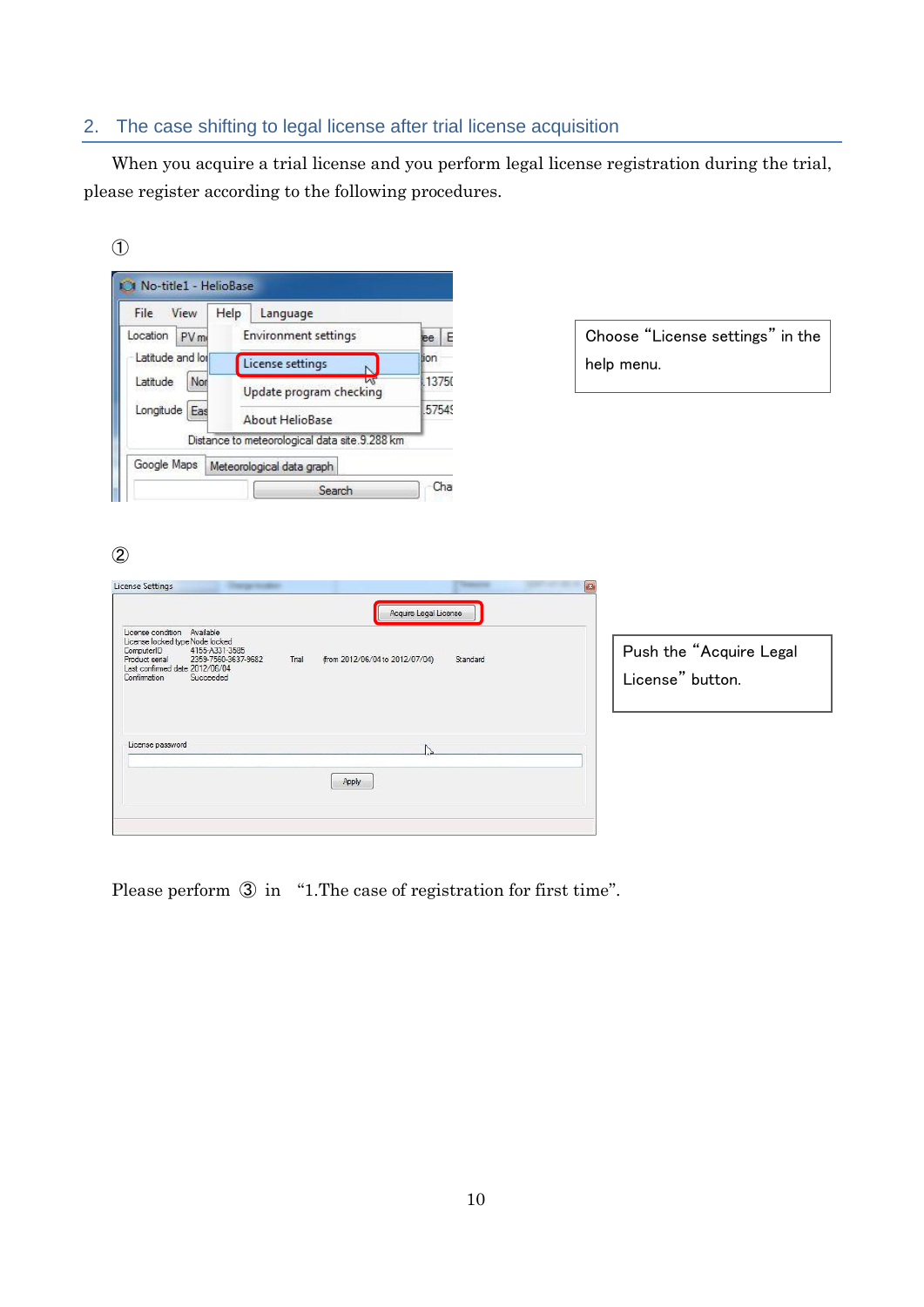### <span id="page-12-0"></span>**IV. Registration of trial license**

Please evaluate HelioBase for 30 days by performing trial license registration.

When the legal license registration is already settled, the work of this chapter is unnecessary.

Moreover, if you have a legal license and legal license registration is not settled, please perform the legal license registration of the preceding chapter.

① When a legal license and trial license is also unregistered, please register according to the following procedures.

| х<br><b>HelioBase</b>                                                                                                                                              |                         |
|--------------------------------------------------------------------------------------------------------------------------------------------------------------------|-------------------------|
| Temporary license is available until 6/10/2012.<br>You can try HelioBase more 1 month if you acquire a trial license.                                              | Push the "OK" button.   |
| OK                                                                                                                                                                 |                         |
| $\circled{2}$<br>License Settings                                                                                                                                  | $-53$                   |
| ど<br>Acquire Trial License<br>Acquire Legal License<br>2012/06/10 Temporary trial period, thereafter, cannot be used without license setting.<br>License condition |                         |
|                                                                                                                                                                    | Push the "Acquire Trial |
|                                                                                                                                                                    | License" button.        |
| License password<br>Apply                                                                                                                                          |                         |
|                                                                                                                                                                    |                         |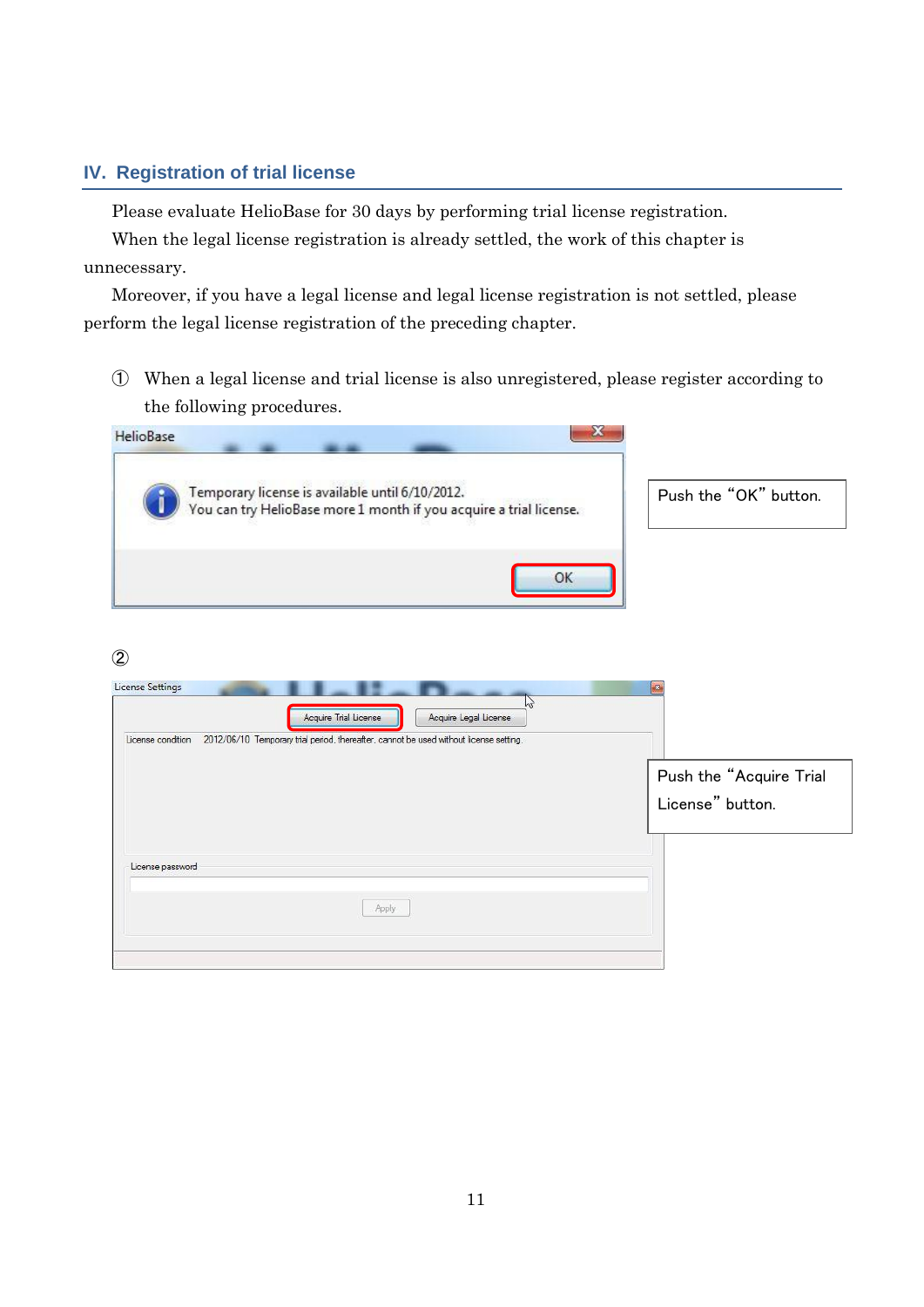③

| Trial license acquisition |                   | Enter user name in the Name textbox.                      |
|---------------------------|-------------------|-----------------------------------------------------------|
| Name                      | scento burti      | Enter user Email address in the Email<br>address textbox. |
| E-mail address            | uumieli kongo     | Enter user Email address in the Email                     |
| E-mail address(confirm)   | municipies and in | address(confirm) textbox again.                           |
|                           | Next              | Push the "Next" button.                                   |
|                           |                   |                                                           |

 $\checkmark$  The password for certification is transmitted to the mail address filled in here. Please fill in a certainly receivable mail address.

| ④                                                                                                                                            |                                                                                                                                               |
|----------------------------------------------------------------------------------------------------------------------------------------------|-----------------------------------------------------------------------------------------------------------------------------------------------|
| HelioBase                                                                                                                                    |                                                                                                                                               |
| E-mail described trial license password has been sent to<br>zunnet logs.p.<br>Please check your E-mail.                                      | You can see the pop-up dialog saying<br>that the password has been sent.<br>Push the "OK" button and check the<br>Email by using your mailer. |
| ОК<br>じ                                                                                                                                      |                                                                                                                                               |
| $\circledS$                                                                                                                                  |                                                                                                                                               |
| Subject: Information of the completion of HelioBase trial license registration<br>Date: Mon, 4 Jun 2012 15:12:20 +0900 (JST)                 | Find the mail from                                                                                                                            |
| Dear Iskaning Inuri                                                                                                                          | "license-auto@heliobase.com"                                                                                                                  |
| Thank you for having you apply for the trial license of HelioBase.<br>On the license setting screen of HelioBase, please set the following   | whose subject is "Information of<br>the completion of HelioBase trial                                                                         |
| password and validate a trial license.                                                                                                       | license registration".                                                                                                                        |
| F.N. I-al- [alian] 4.128pWIHHHfkSgzplA3VA4mzvqDnfRX20jEgpAy600ine [alian un <mark>]</mark>                                                   | You can see the password which                                                                                                                |
| This mail is distributed from the mail address only for transmission<br>Please understand that it cannot answer even if you reply to this ma | is written between<br>"------Password-------"                                                                                                 |
| From HelioBase customer support                                                                                                              | and                                                                                                                                           |
| HelioBase Home Page<br>http://heliobase.com                                                                                                  | ________________<br>in this mail.                                                                                                             |
|                                                                                                                                              | Please copy this password.                                                                                                                    |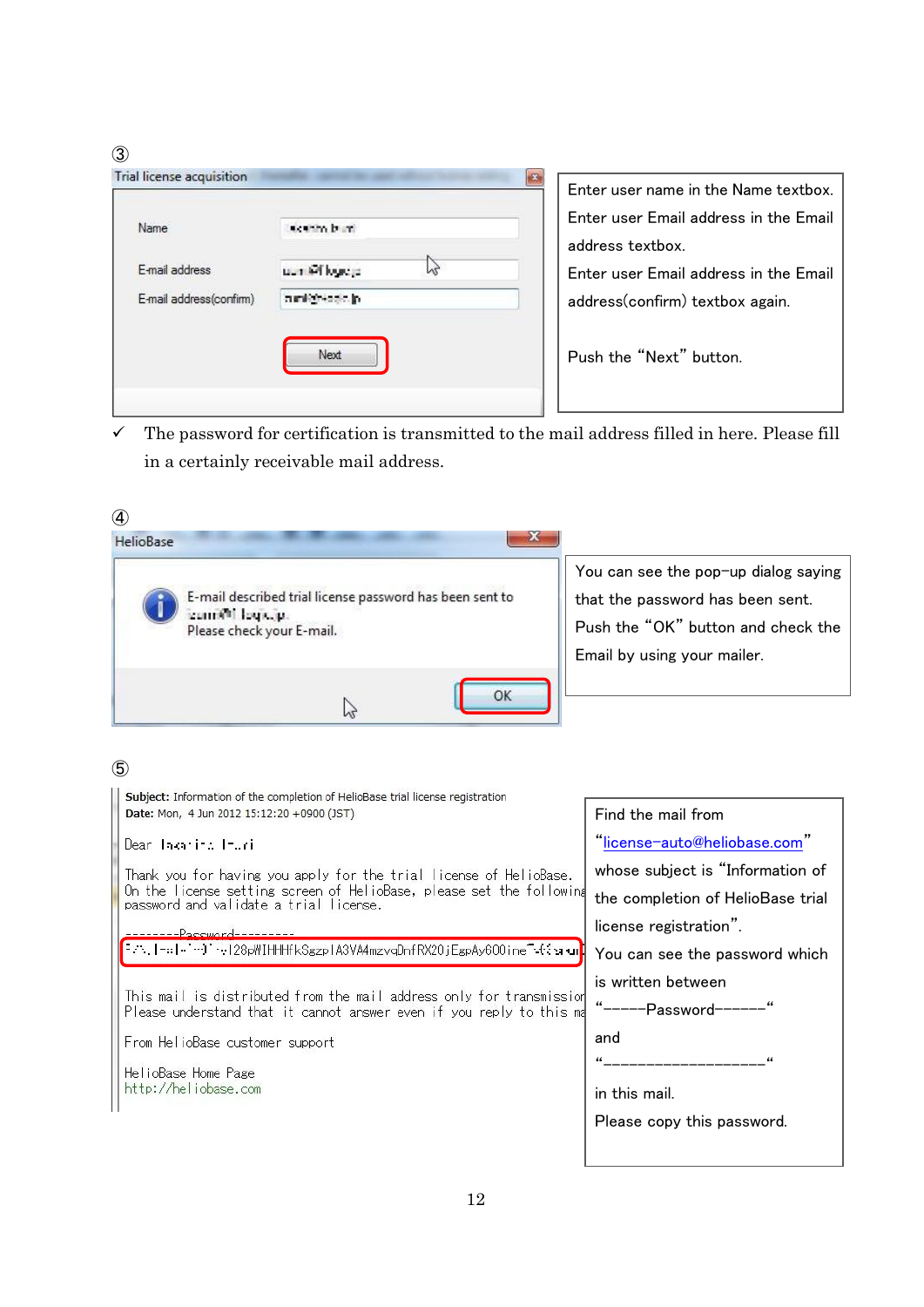⑥

|                   |                                                                                        | Acquire Legal License |                                                      |
|-------------------|----------------------------------------------------------------------------------------|-----------------------|------------------------------------------------------|
| License condition | 2012/06/10 Temporary trial period, thereafter, cannot be used without license setting. |                       | Paste the copied password<br>on the License password |
|                   |                                                                                        |                       | textbox and push the                                 |
| License password  |                                                                                        |                       | "Apply" button.                                      |

 $\circled{7}$ 



Push the "OK" button.

HelioBase starts and registration of the trial license is completed.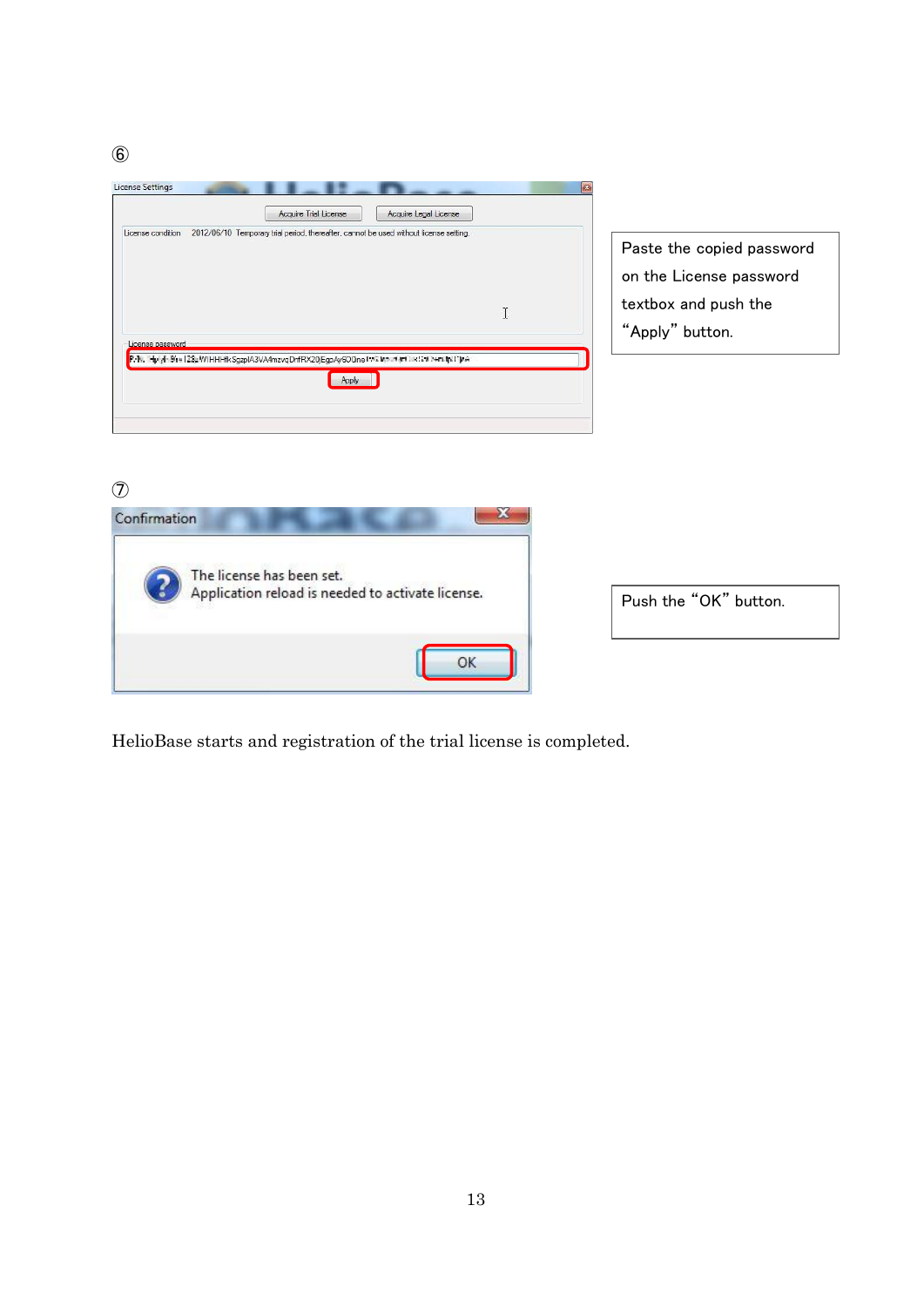# <span id="page-15-0"></span>**V. Release of the legal license**

Release of a license is required when using a node locked type legal license with another PC. HelioBase installed in another PC is not started with the same license until release of the license is performed.

Please release the legal license according to the following procedures.

①

| File                                                 | View            | Help                                       | Language                                      |         |
|------------------------------------------------------|-----------------|--------------------------------------------|-----------------------------------------------|---------|
| Location                                             | PV <sub>m</sub> |                                            | <b>Environment settings</b>                   | Æ<br>ee |
| Latitude and lor<br>Latitude<br>Nor<br>Longitude Eas |                 | License settings                           |                                               | tion    |
|                                                      |                 | Update program checking<br>About HelioBase |                                               | 13750   |
|                                                      |                 |                                            |                                               | 57549   |
|                                                      |                 |                                            | Distance to meteorological data site.9.288 km |         |
| Google Maps                                          |                 |                                            | Meteorological data graph                     |         |
|                                                      |                 |                                            | Search                                        | Cha     |

| Choose "License settings" in the |  |
|----------------------------------|--|
| help menu.                       |  |

# ②

| License Settings                                                                                                                                                                                                                                                             | Acquire Legal License | $\mathbf{r}$<br>Release Legal License |                                             |
|------------------------------------------------------------------------------------------------------------------------------------------------------------------------------------------------------------------------------------------------------------------------------|-----------------------|---------------------------------------|---------------------------------------------|
| License condition Available<br>License locked type Node locked<br>4155-A331-3585<br>ComputerID<br>5293-4550-0420-7057<br>from 2012/06/04) Standard<br>Product serial<br>Legal<br>2013/06/04<br>Upgrade expiry<br>Last confirmed date 2012/06/04<br>Confirmation<br>Succeeded |                       |                                       | Push the "Release Legal<br>License" button. |
| License password                                                                                                                                                                                                                                                             |                       |                                       |                                             |
| Apply                                                                                                                                                                                                                                                                        |                       |                                       |                                             |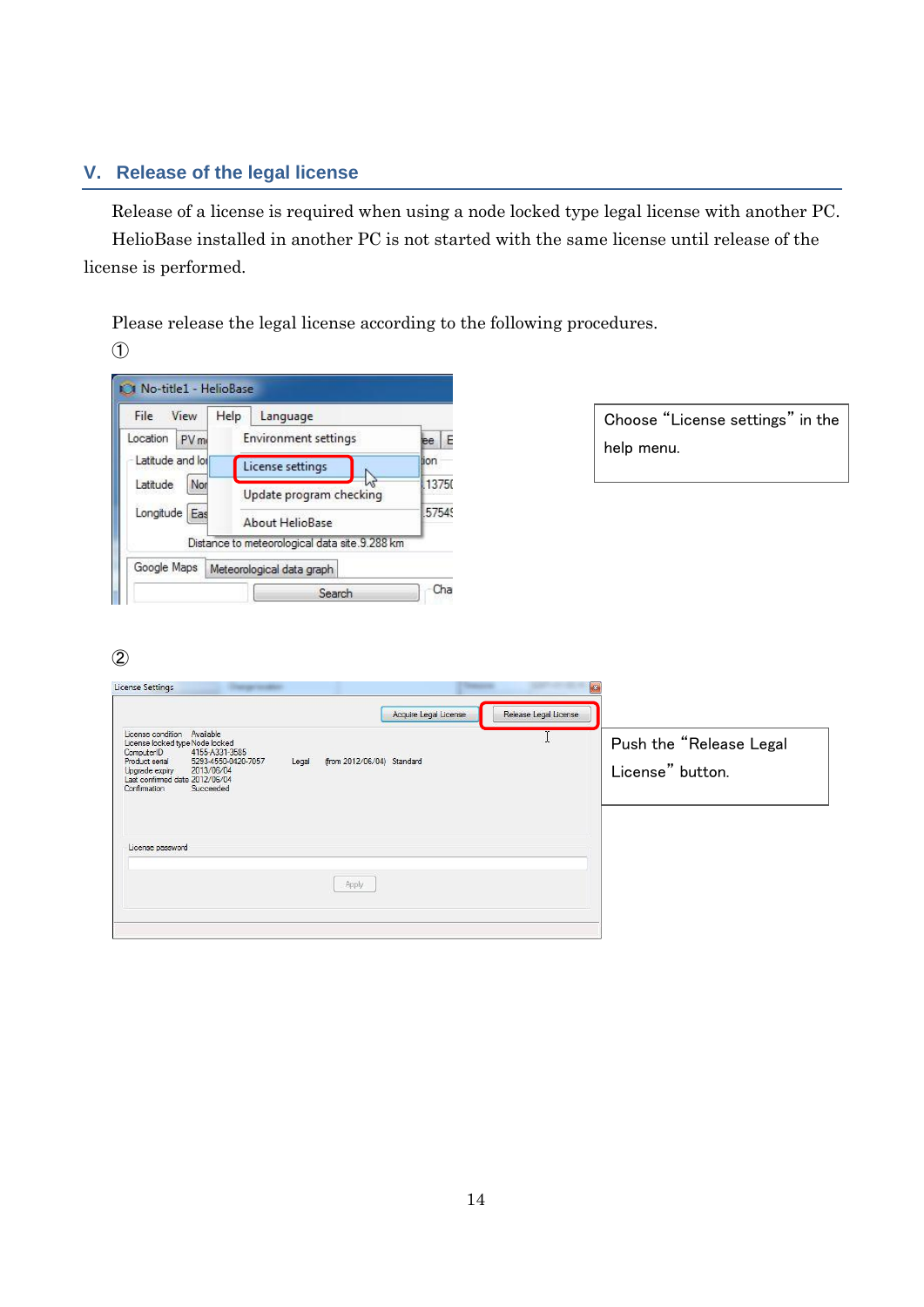③



HelioBase is finished and release of the legal license is completed.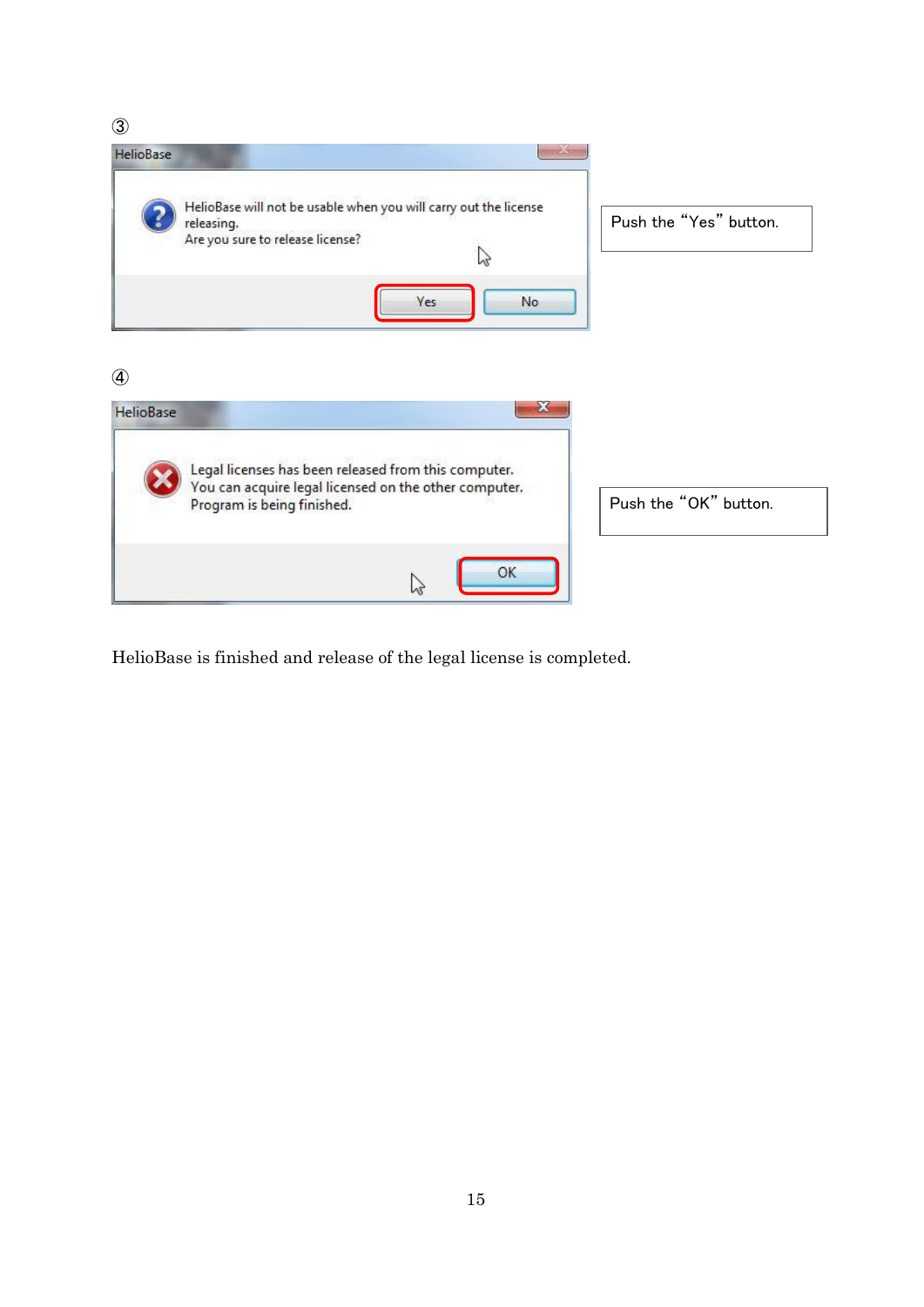#### <span id="page-17-0"></span>**VII. Update**

HelioBase confirms whether there is any release of the latest version at the time of starting. When HelioBase detects the latest version, a dialog as shown below is displayed.

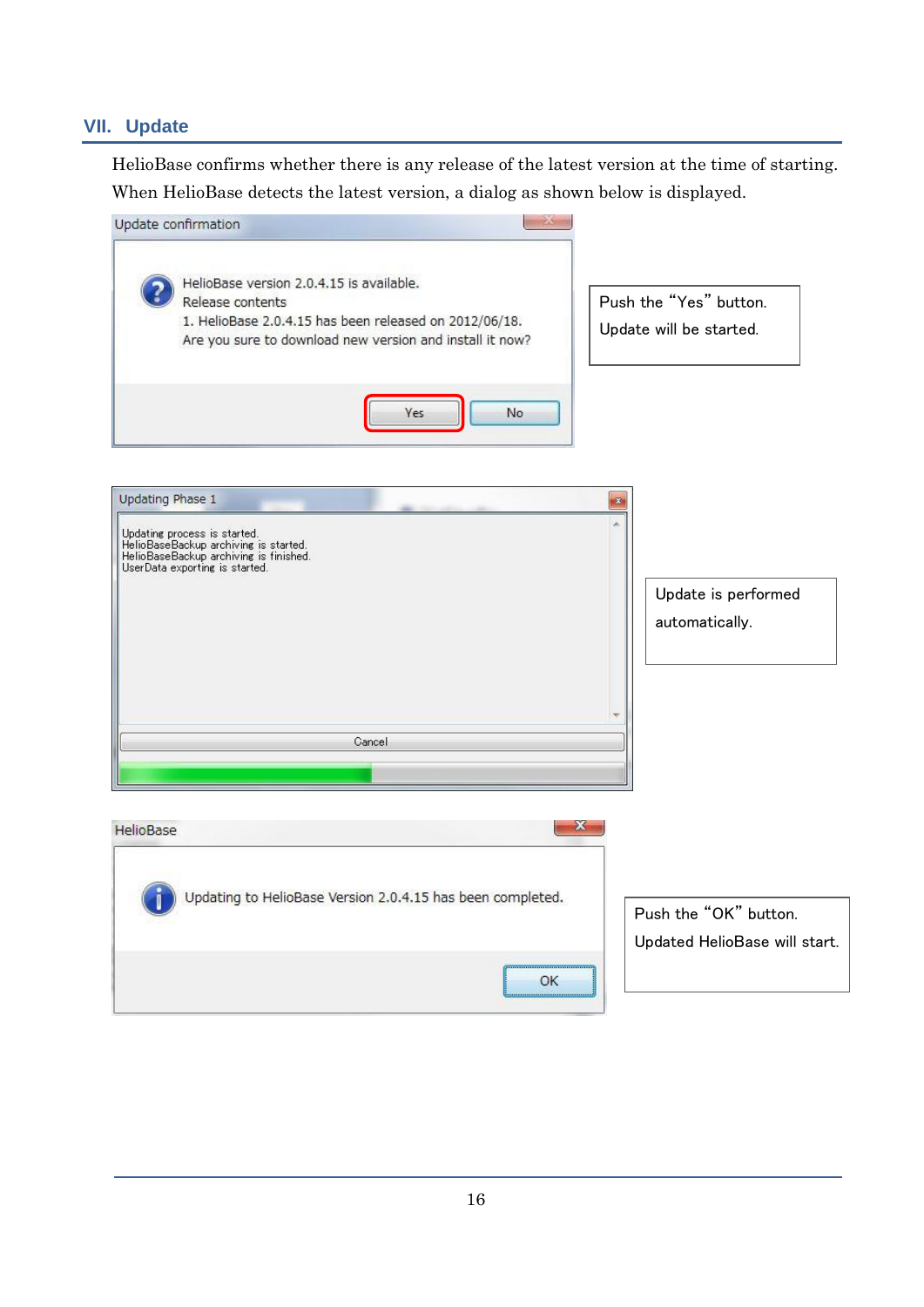#### <span id="page-18-0"></span>**VIII. Uninstall**

When HelioBase becomes unnecessary, please uninstall in the following procedures.

 $\checkmark$  In a node locked type legal license, when shifting to another PC, release of the legal license is needed.



Choose the "Control Panel" from the Windows Start menu.

②



③

Open the "Programs" in the Control Panel.